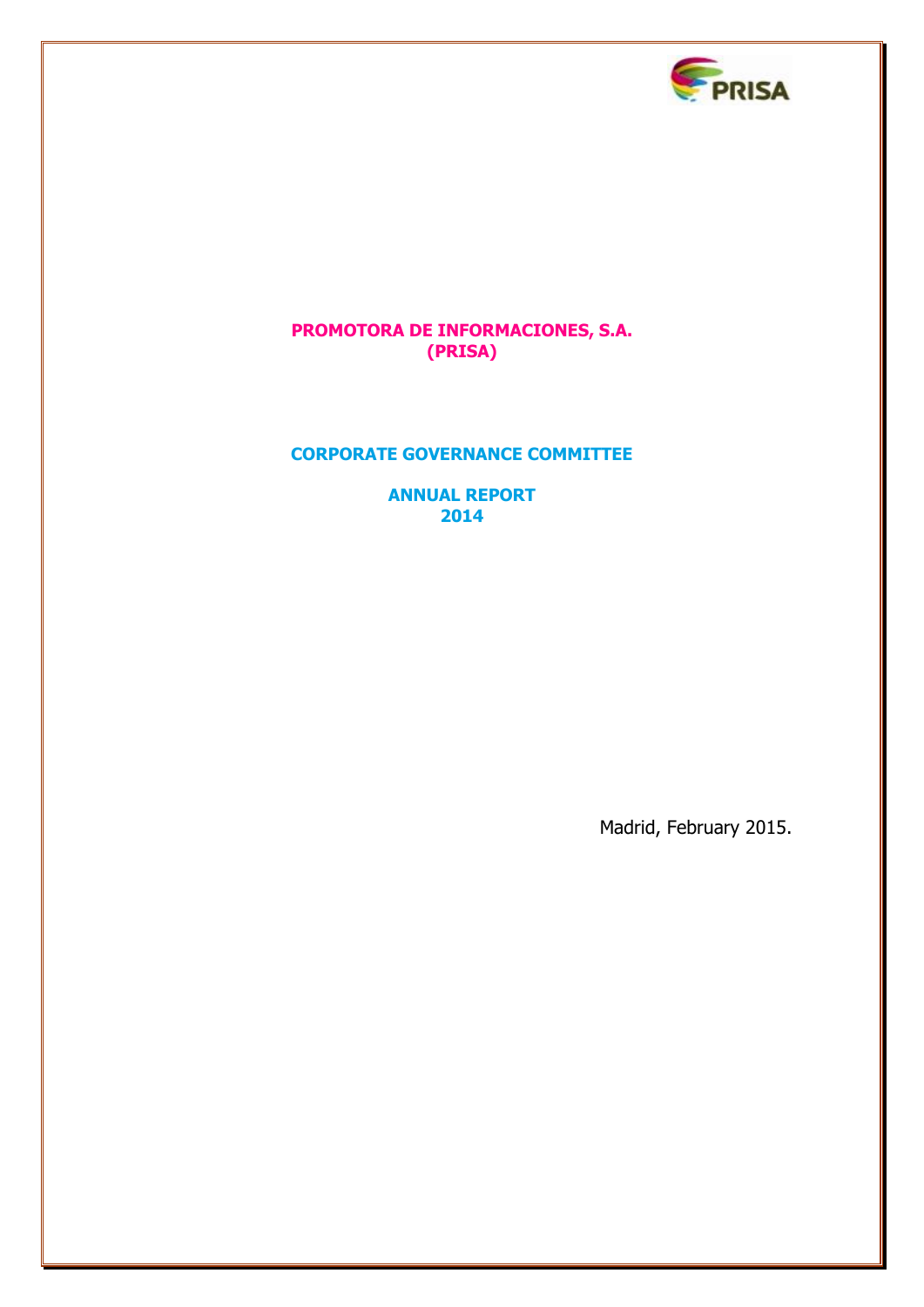## **CORPORATE GOVERNANCE COMMITTEE ANNUAL REPORT**

## **2014**

# **I.- INTRODUCTION**

The Corporate Governance Committee of PROMOTORA DE INFORMACIONES, S.A. (hereinafter PRISA, the Company or Grupo Prisa when the consolidated group is alluded) (hereinafter the Committee) issues this report concerning its performance and activities during the 2014 financial year in order for the Board of Directors, if deemed appropriate, to make available to the shareholders the information regarding the functions and activities carried out during 2014 by the Committee.

The Committee is governed by article 21 ter of PRISA Bylaws and by articles 26 and related of the Regulation of the Board of Directors.

However, given that the Company Bylaws and the Board of Directors Regulation are in the process of being revised, amongst other reasons in order to adapt them to Act 31/2014, the internal governance regime set out in section III of this Report is likely to be modified in the near future.

## **II.- COMPOSITION**

On the date of issuance of this report the composition of the Committee is as follows:

Chairman: Mr. Ernesto Zedillo Ponce de León.- External Independent Director.

Members:

Ms. Arianna Huffington.- External Independent Director. Mr. Jose Luis Leal.- External Independent Director. Ms. Agnès Noguera Borel.- External Director (representing significant shareholdings)

During the year 2014 there were no changes in the composition of the Committee.

In its composition the Committee complies with the requirements of applicable law and as provided in the internal rules of the Company:

Article 21 ter of the Bylaws requires that the Corporate Governance Committee be composed exclusively of external directors and likewise provides that its Chairman shall be an independent director and article 26 of the Regulation of the Board of Directors provides that the Committee be composed of a minimum of three and a maximum of five external or non executive directors.

The Committee's secretary is the secretary to the Board of Directors, in accordance with the abovementioned article 21 ter of the Bylaws.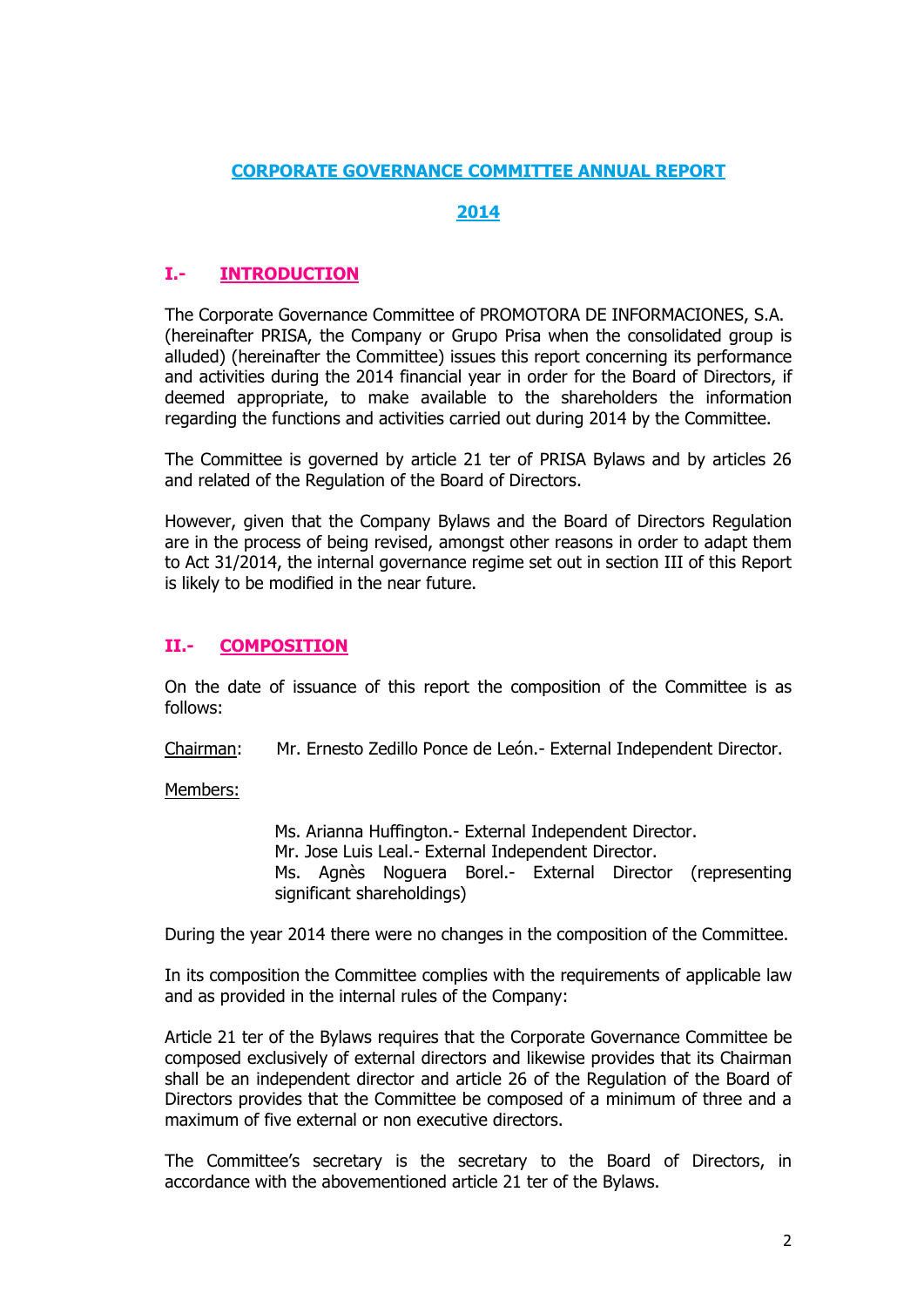# **III. ACTIVITIES OF THE COMMITTEE IN 2014**

In accordance with the provisions of Article 26 of the Board of Directors Regulation, the Corporate Governance Committee has the following competencies:

a) Regarding the composition of the Board of Directors and Board Committees:

- i. Propose the appointment of independent directors.
- ii. Propose the qualification of directors into the categories of executive, external proprietary, external independent and other directors, when the appointment or renewal of the directors is going to be executed by the General Shareholders Meeting or when that classification is revised annually in the Corporate Governance Report.
- iii. Inform on the removal of executive and independent directors, when the Board of Directors propose the decision to the Shareholders Meeting or when occurs justa causa due to a breach of the director of the duties inherent to his/her position and when is carrying out a disciplinary procedure that could mean the removal of the director.
- iv. Report, together with the Nomination and Compensation Committee, on proposals for the appointment of the Chairman and Vice Chairman, Chief Executive Officer, and members of the Delegated Committee and other committees of the Board of Directors.
- v. Evaluate the skills, knowledge and experience on the Board, and therefore, define functions and capabilities required of candidates to fill each vacancy and evaluate dedication necessary to properly perform their duties.
- vi. Report to the Board on issues of gender diversity in relation to the composition of the Board.
- vii. Submit to the Board of Directors, a report evaluating the performance and composition of the Board and the performance of their duties by the Chairman and the Chief Executive of the Company.

b) In connection with the strategy of corporate governance and corporate social responsibility of the Company:

- i. Promoting corporate governance strategy of the Company.
- ii. Know, promote, guide and monitor the performance of the Company regarding corporate social responsibility and sustainability and corporate reputation and to report thereon to the Board and Delegated Committee as appropriate.
- iii. Inform and propose to the Board the approval of the Corporate Governance Report.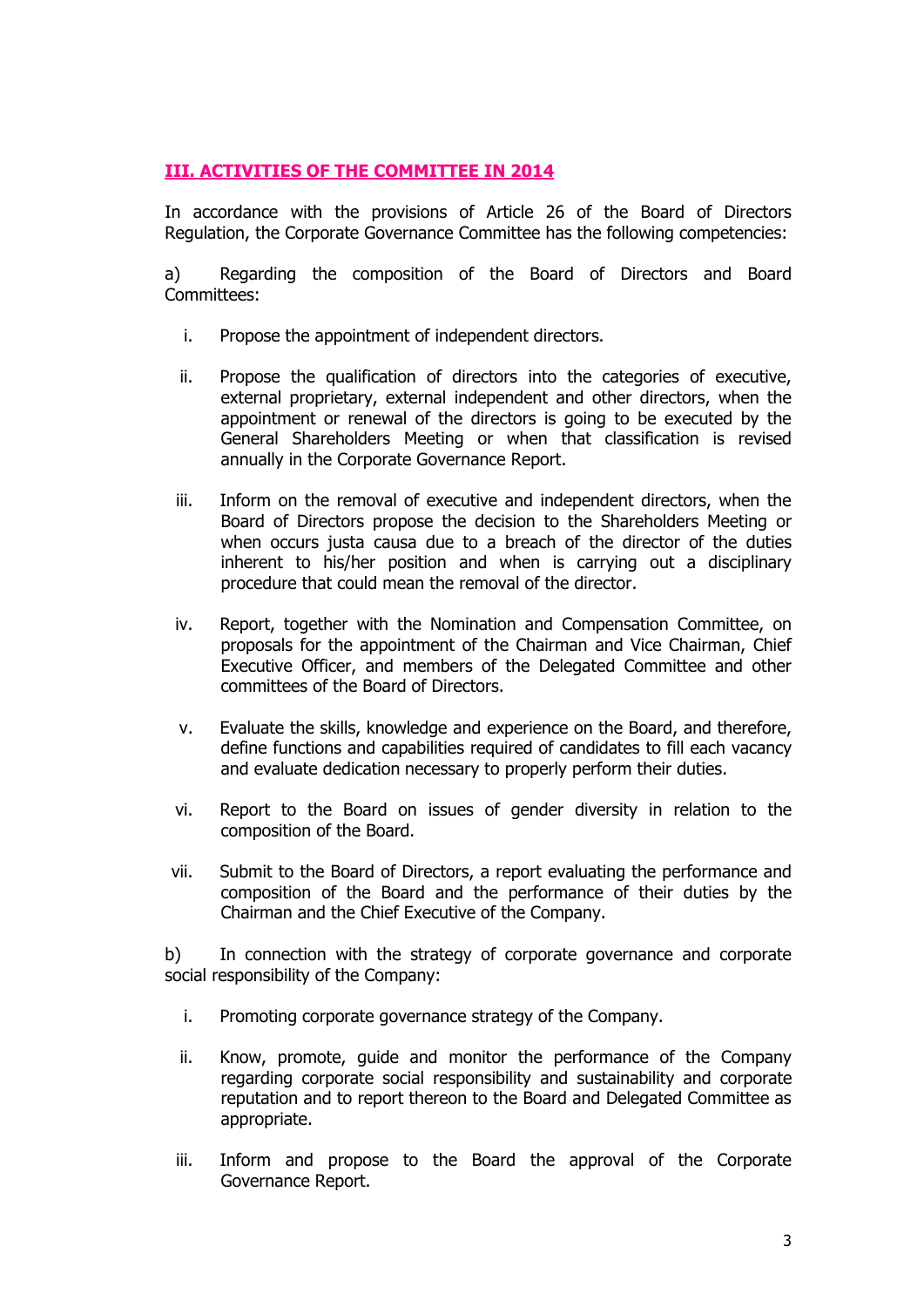- iv. Inform and propose to the Board the approval of the annual corporate social responsibility report and, in general, issue reports and develop actions in the field of corporate social responsibility and sustainability, in addition, in accordance with corporate governance of the Company and when being asked by the Board of Directors or its Chairman.
- c) In connection with the internal rules of the Company:
	- i. Propose to the Board the approval of a Code of Ethics
	- ii. Propose to the Board the approval of a Code of Conduct of the employees.
	- iii. Report on proposals for amending the Bylaws, Rules of the Board, Rules of the Shareholders Meetings, Rules of Operation of the Shareholders Electronic Forum, the Internal Rules of Conduct, the Code of Ethics and Code of Conduct of the employees and any other rules of governance of the Company.
	- iv. Review the implementation of the Board Rules, the Internal Rules of Conduct, the Code of Conduct of the employees and, in general, the rules of governance of the Company and to make proposals for their improvement.

d) In connection to transactions with related parties to the Company and companies of the Group:

- i. Report of transactions of the company with a significant shareholder, prior to its approval by the Board.
- ii. Report professional or commercial transactions of directors, prior to its approval by the Board.
- iii. Authorize transactions by persons related to directors under the terms provided for in Article 33 of the Board of Directors Regulation.
- e) Other competences:
	- i. Review compliance policies and propose all necessary measures for its strengthening.
	- ii. Approve annually a report on the performance of the Committee and propose to the Board of Directors its publication, when the Annual General Meeting is called.
	- iii. Exercise all other powers granted to the Committee in the Board of Directors Regulation.

During 2014 the Committee has met on 5 occasions.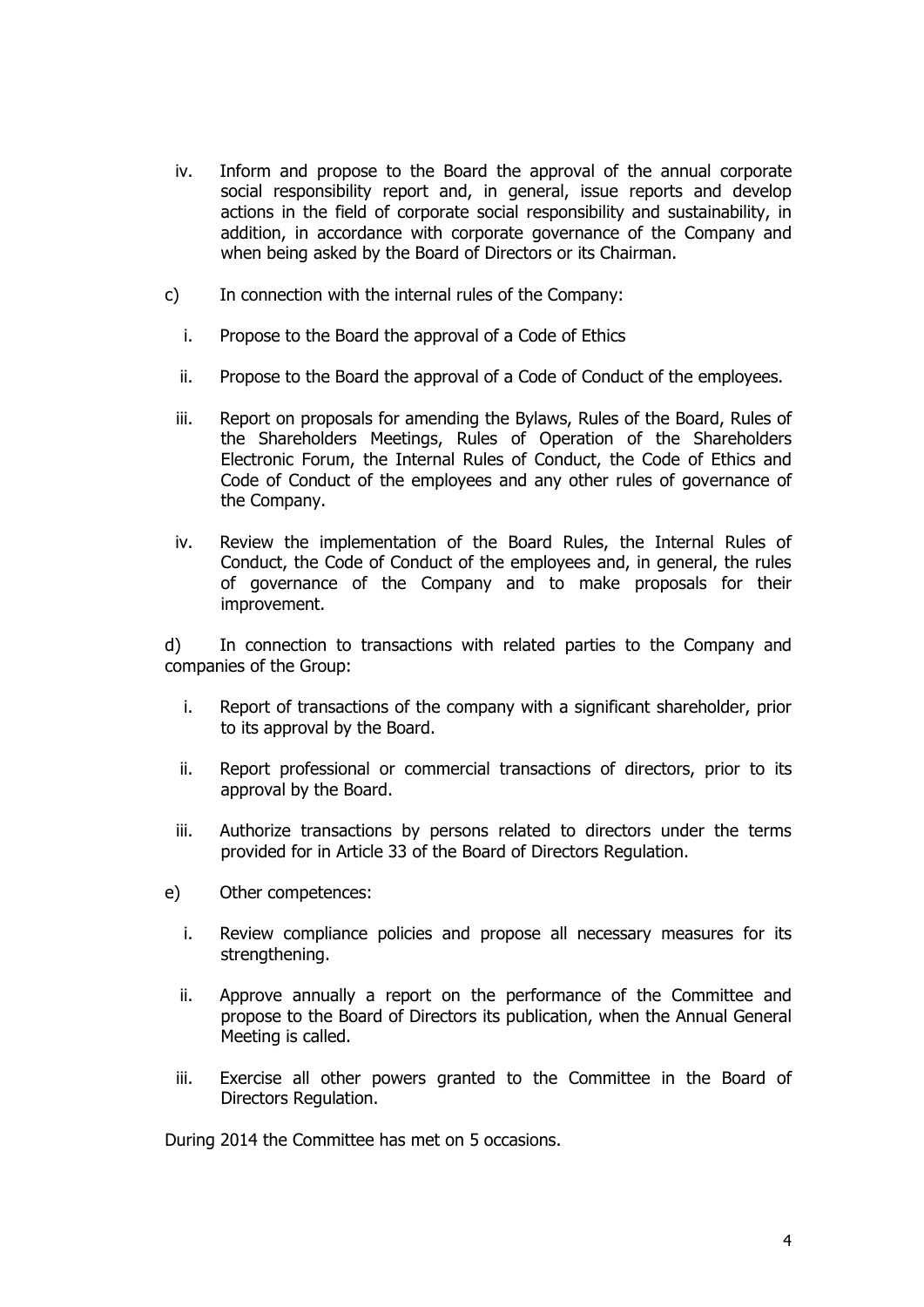The following are the issues discussed during 2014 in subject areas pertaining to this Committee:

## **a) Composition of the Board of Directors and Board Committees:**

## i) Qualitative composition of the Board of Directors:

The Committee proposed classification of directors into the categories of executive, external proprietary, external independent and others, under different circumstances: i) when the appointment of the independent directors Mr Roberto Lázaro Alcántara Rojas and Mr. John Paton was proposed to the Board of Directors meeting held on February 24, 2014, and when the ratification of the interim appointment of the aforementioned directors, as well as the ratification of the interim appointment of Mr Claudio Boada Pallerés, appointed as independent director by the Board of Directors on its meeting held on December 18, 2013, was proposed to the Ordinary General Shareholders Meeting of April 2014, ii) when a classification change occurred during 2014 regarding directors Mr Roberto Lázaro Alcántara Rojas (from independent to external proprietary director) and Mr Fernando Abril-Martorell Hernández (from executive to other external director), in view of the circumstances affecting each of them, and iii) when the classifications are reviewed annually in the Annual Corporate Governance Report.

Specifically, in the Annual Corporate Governance Report corresponding to the 2013 financial year the nature of each director was explained, taking into account the definitions of the CNMV's Good Governance Code. Such classification shall be reviewed in the Annual Corporate Governance Report for the 2014 financial year, based on the criteria established by the aforementioned Act 31/2014.

## (ii) Appointment of positions in the Board of Directors:

The Committee reported, together with the Nomination and Compensation Committee, on the appointment of Mr. José Luis Sainz Diaz as CEO of PRISA, effective October 1, 2014, replacing Mr Fernando Abril -Martorell Hernandez, who who ceased from that position but remained as Director of the Company.

Additionally the Committee has also reported, together with the Nomination and Compensation Committee, on the appointment of Mr Xavier Pujol Tobeña as Deputy Secretary of the Board of Directors of PRISA and Deputy General Secretary, following the resignation in these positions by María Teresa Diez-Picazo.

## iii) Composition of the Board Committees:

The Committee has reported, together with the Nomination and Compensation Committee, on the following changes in the composition of the Board Committees.

## Delegated Committee:

Appointment of Mr Jose Luis Sainz Díaz and Mr Roberto Lázaro Alcántara Rojas as members of the Delegated Committee (the first of them in substitution of Mr Fernando Abril -Martorell Hernandez).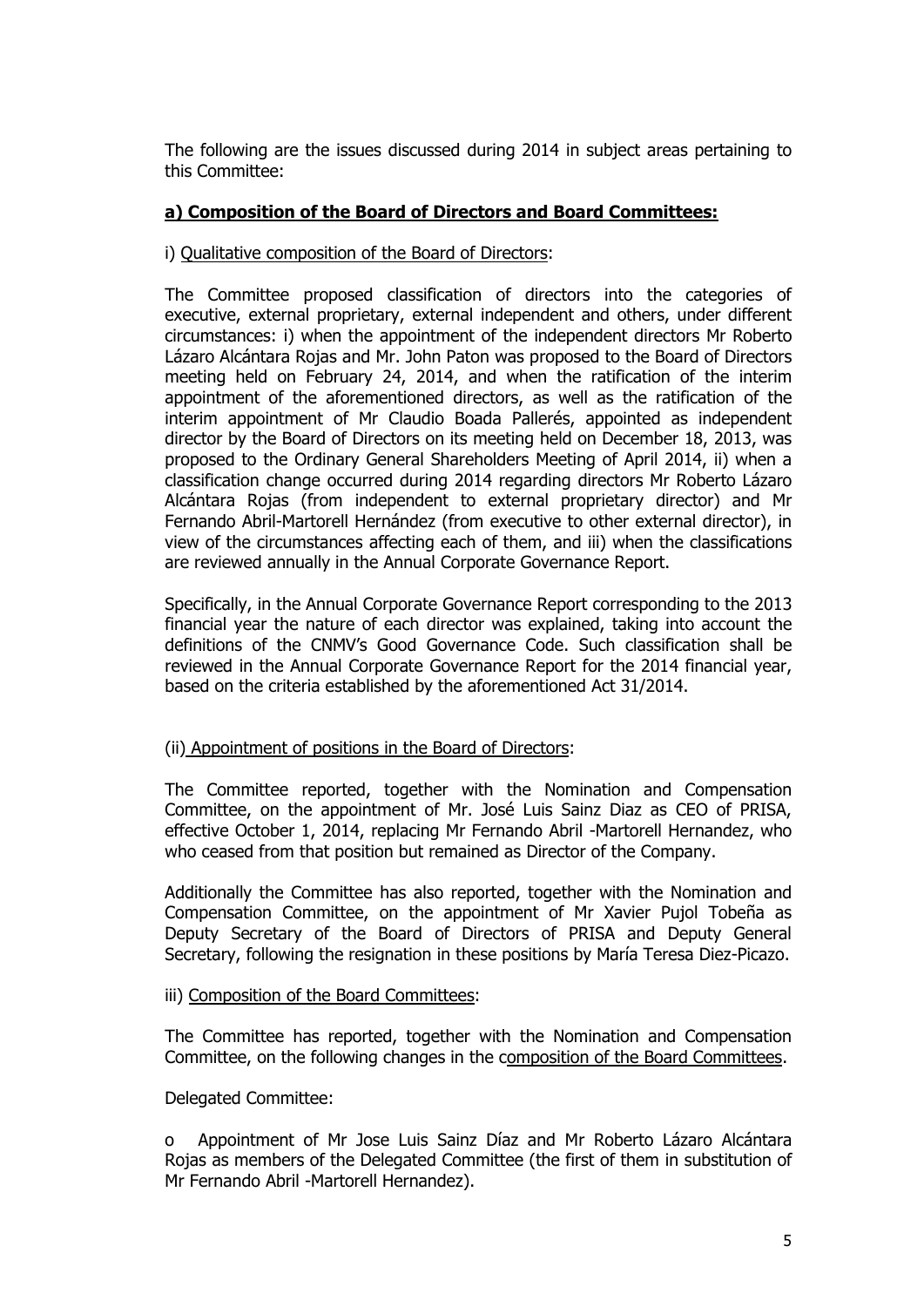Audit Committee:

o Appointment of Mr Fernando Abril-Martorell Hernández and Mr Claudio Boada Pallerés as members of the Audit Committee (the latter in substitution of Ms Agnès Noguera Borel).

o Appointment of Mr Alain Minc as Chairman of the Audit Comittee replacing Mr Juan Arena de la Mora, who ceased in this position but remained as member of such Committee.

Nomination and Compensation Committee:

o Appointment of Ms Agnès Noguera Borel as member of the Nomination and Compensation Committee.

The Committee has reported favourably the creation of a Committee for Strategic Digital Change, given the importance of the digital transformation for the Group. The Committee has also proposed the regime of the Committee for Strategic Digital Change to be included in the Regulation of the Board of Directors in order to give it the same nature as the other permanent Board Committees have.

## iv) Evaluation of the functioning and composition of the Board:

The Committee has coordinated the process for self-evaluation of the Board, informing it of the outcome.

## **b) Corporate governance and corporate social responsibility strategy of the Company:**

i) Implementation of the Company's corporate governance strategy:

According to year 2014 working plan, whose intention was to review and update corporate governance rules of the Company, the Committee has focussed its efforts during the year in reviewing the corporate governance regulations contained in the internal rules of the Company and evaluating the crime prevention structure ("Modelo de Prevención de Delitos", hereinafter MPD) established by the Company in December, 2011.

The results of these works were as follows:

## Amendment to the Bylaws, the Regulation of the General Shareholders Meeting and the Regulation of the Board of Directors:

The Committee has proposed the amendment to the Bylaws, the Regulation of the General Shareholders Meeting and the Regulation of the Board of Directors and submitted the proposal to the Board of Directors for their approval. The amendments of the corporate governance rules contained in these internal rules have been motivated by the following circumstances: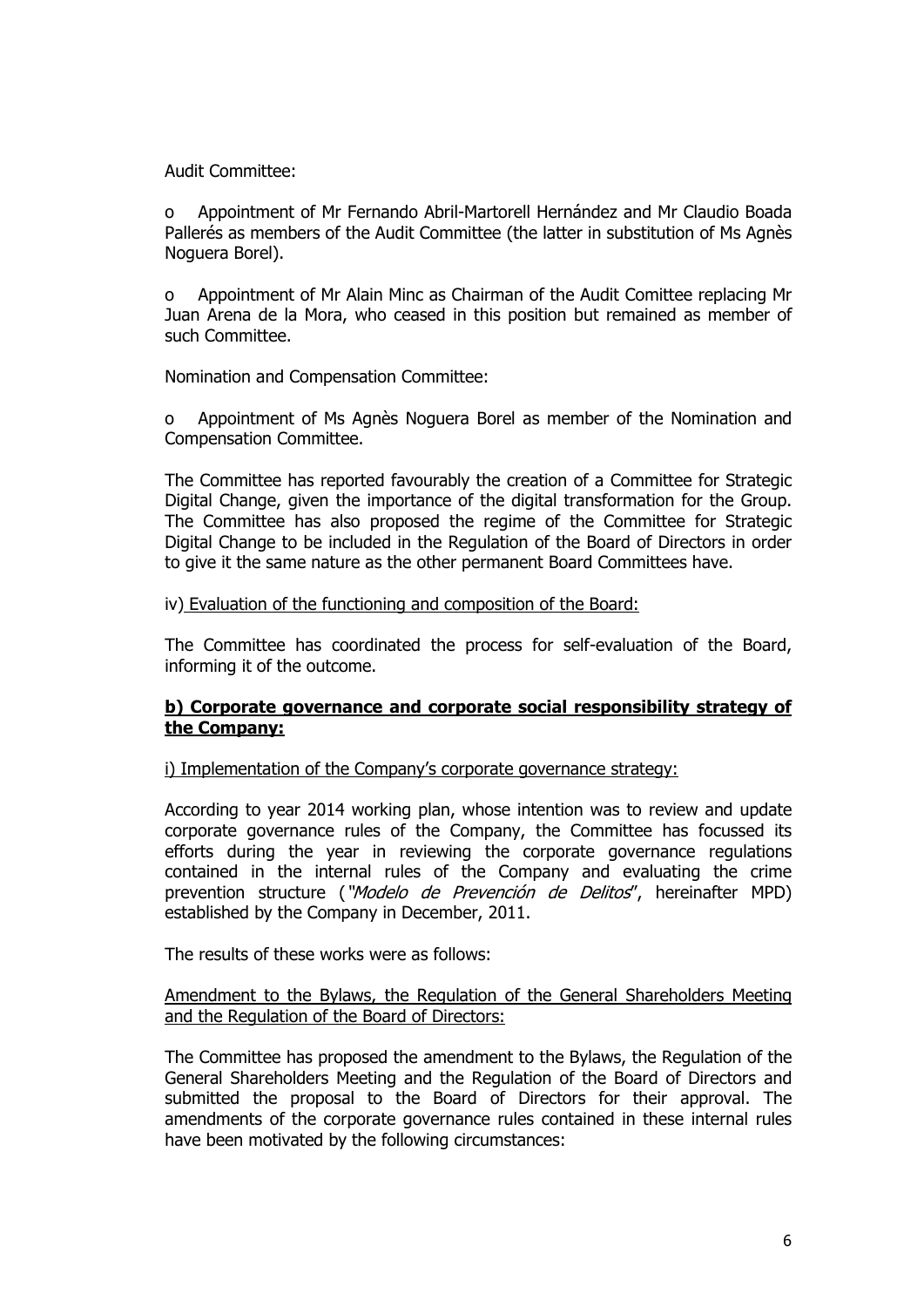Act 31/2014, December 3, which amends the Capital Companies Act ("Lev de Sociedades de Capital", hereinafter LSC) to improve corporate governance, and involves the introduction of new rules or the modification of existing ones, largely as a result of transforming what were mere recommendations of the Unified Code of Good Governance of the CNMV (hereinafter the CUBG) in mandatory rules.

• Conducting technical improvements of a purely formal, systematic or grammatical character, or merely adapting its wording to the amendment of the LSC.

 Introducing matters which had been the subject of analysis and review of the Committee for better adaptation to the inner reality and practices of the Company -such as the model of relationship between bodies and persons delegated by the Board, functions and composition of the Delegated Committee, the powers of the Board which cannot be delegated, meetings of the external directors or the regulation of the position of President of Honor- and with full or partial failures to comply with the CUBG -such as limitations on the exercise of other positions by the directors of PRISA, recommendation regarding the remuneration linked to company earnings taking into account any qualifications stated in the report of the external auditor affecting those results, as well as recommendation to impose restrictions to the sale of shares delivered to nonexecutive directors in payment of their remuneration.

## Amendment to the Internal Code of Conduct on Stock Exchange Matters:

The Committee has also worked on the amendment to the Internal Code of Conduct on Stock Exchange Matters of PRISA and its Group of Companies (hereinafter RIC), approved in 2000 and last revised in June 2006, mainly for the purpose of adapting its content to the CNMV 2013 Recommendations on treasury, as well as other documents with different regulatory range and degree of linkage for issuers of securities, have been published since the last amendment to the RIC, taking into account both the structure and internal organization of the Group.

Due to the importance given by Spanish legislature and the CNMV to the treatment of inside information, the Committee decided to draw up and propose to the Board the adoption of an internal regulation developing the regulations contained in the RIC on this subject: Rules for the Treatment and Transmission of Privileged Information, where the most relevant measures and recommendations contained in the "Guía de actuación para la transmisión de información privilegiada a terceros" ("Guide on the transmission of privileged information to third parties") published by the CNMV are collected.

Both amendment to the RIC and the said Rules were approved by the Board in December 2014.

## Decalogue of best practices for the performance of the governing bodies of Prisa:

The Committee has developed and proposed to the Board of Directors some recommendations in order to improve some aspects of the functioning of the Board of Directors and its Committees, as well as its current corporate governance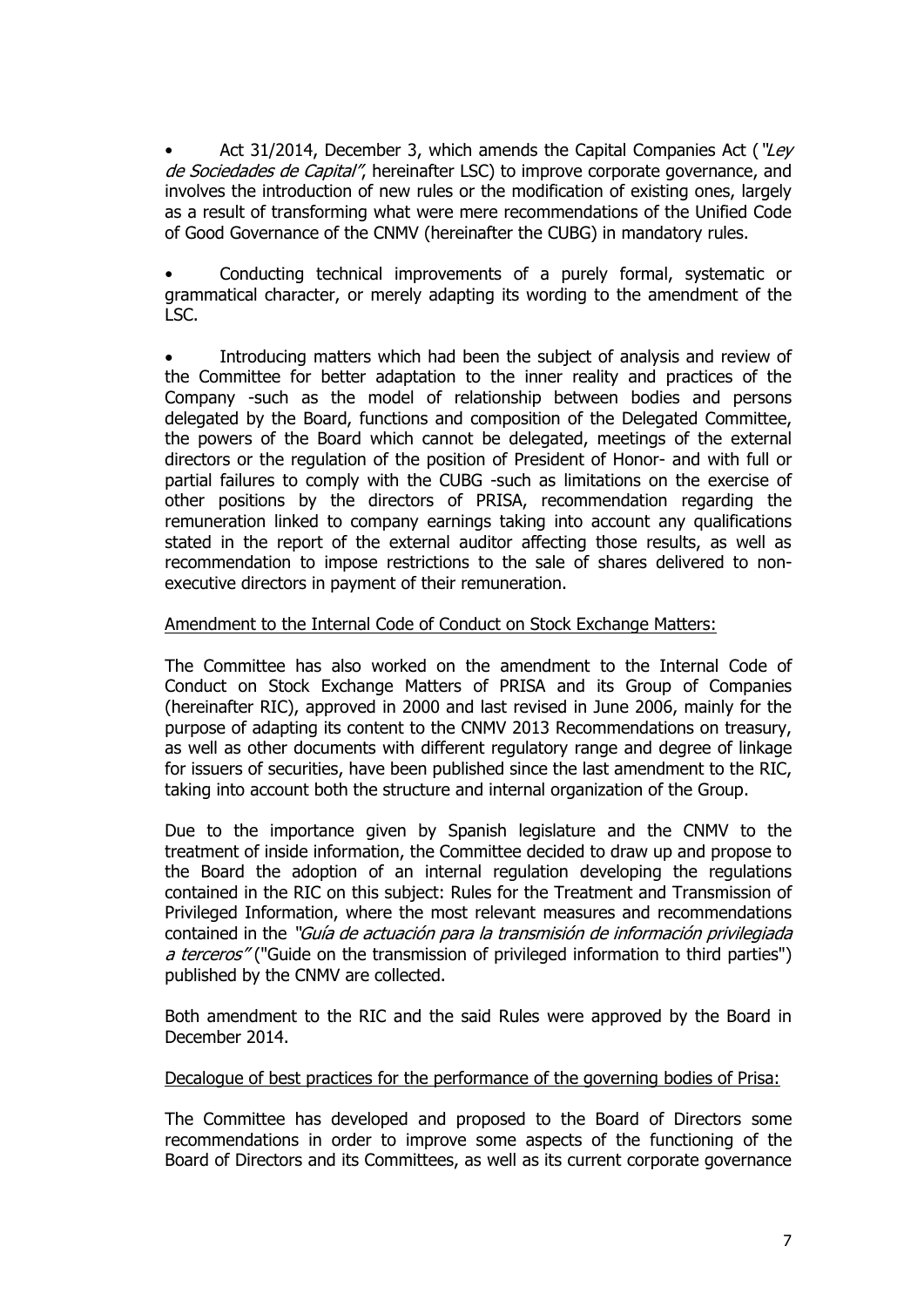framework, which, under the name of "Best Practices Decalogue ", has been approved and assumed by the Board in July, 2014.

## Review of the Crime Prevention Structure (MPD):

In light of the draft act amending the Criminal Code, in particular with regards to the scope of criminal liability of legal persons, the Committee has conducted, with expert external advice, a diagnosis and assessment of the MPD and adopted a series of actions and works to be performed during 2015 in order to review, update and adapt the said MPD and also the Code of Conduct of the Group, as well as to define and implement an adequate structure of compliance and a training and awareness plan on these matters.

## ii) Corporate social responsibility, sustainability and corporate reputation:

The Committee has analysed and favourably reported the Sustainability Report for the year 2013, which was approved by the Board of Directors.

#### iii) Annual Corporate Governance Report:

The Committee proposed the Corporate Governance Report for the 2013 financial year to the Board of Directors.

Also, this Committee will propose the Corporate Governance Report for the 2014 financial year to the Board of Directors.

## **c) Internal rules of the Company:**

## Amendment of the Company's governance rules.

The Committee has reported favourably on the proposal for the amendment to the Bylaws and to the General Shareholders Meeting Regulation, that the Board of Directors submitted to the approval of the ordinary shareholders' meeting held on April 28, 2014.

The purpose of these amendments was to include an express provision in the Bylaws regarding the types of compensation which executive directors may be entitled to receive and to remove the automatic update of the remuneration of directors based on the percentage variation of the Consumer Price Index, according to the index unlinking general policy carried out by the Company.

Examination of compliance with the Board Regulation, Internal Conduct Regulation, Code of Conduct and, in general, the Company's governance rules.

The Committee analysed, particularly, the compliance with the company's governance procedures during the 2014 financial year.

Compliance with the Internal Code of Conduct Relating to the Securities Markets.

In compliance with the Internal Code of Conduct, the following actions were taken during the financial year 2014: